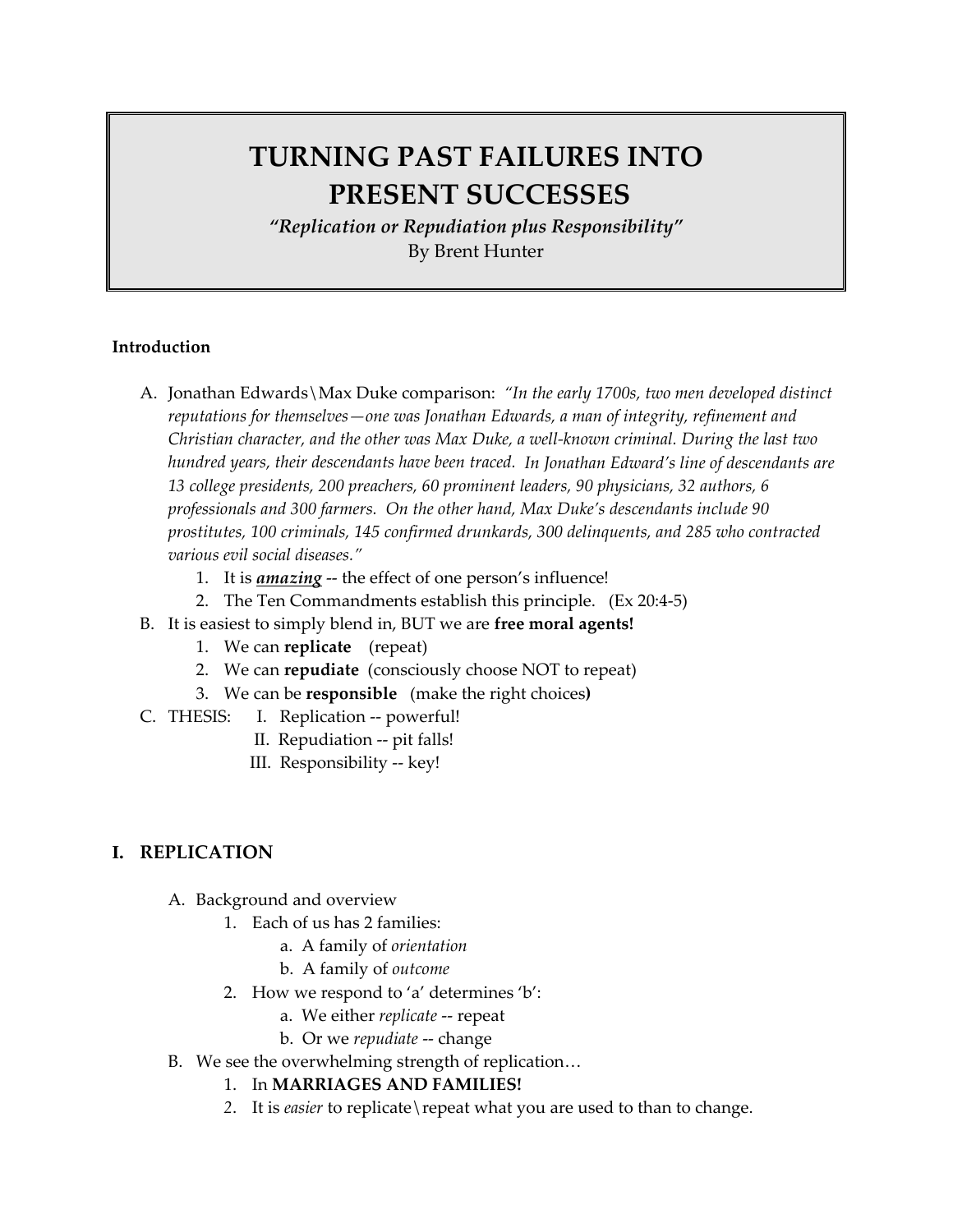- C. It's so influential that we **often repeat even things we hated while growing up**!
	- 1. Paul's struggle: *ʺFor the good which I would, I do not; but the evil which I would not, that I practice.*<sup>*n*</sup> Rom 7:19
		- a. Ex. Divorce tends to be contagious
		- b. Ex. Child abuse is often carried out by those abused
	- 2. Abraham *lied* (half truth), Isaac & Rebecca, Jacob & Esau
	- 3. There is amazing comfort in **familiarity** ‐‐ even if it's painful.
- D. The children of Israel came out of Egypt.
	- 1. They left bitter bondage.  $(Ex 1:11, 13-14)$
	- 2. They wanted to return but why? (Num  $11:5$ )
	- 3. Their fixation on the **past** destroyed the possibility of a **better future.**

#### E. **We tend to raise our children EXACTLY THE WAY WE WERE RAISED.**

- 1. Small wonder Ecc 6:11 says, "Wisdom is good for an *inheritance..."*
- *2.*  And the psalmist says, *ʺ…more to be desired than fine gold.ʺ*

#### II. **REPUDIATION**

- A. *"We are all affected by our past, but we are not prisoners of it.ʺ*
	- 1. *ʺRepent and turn to God, doing works worthy of repentance.ʺ* Acts 26:20
	- 2. Overcoming sinful habits is not easy! BUT IT IS A **MATTER OF CHOICE!!**
- B. **Major pitfall:** the **tendency to over‐react (extremes)!**
	- 1. Illustration: Corinth first refused to withdraw from someone that they should have; and then to correct it, they refused to accept him back into fellowship as they should have! This is a typical example of repudiation.
	- 2. Illustration: the children of Israel
		- a. 1st generation ‐‐ **zealous!**
		- b. 2nd generation ‐‐ **apathetic!**
		- c. 3rd generation **rebellious**!
		- (They *ʺforsook Jehovahʺ*! They decided to be independent
		- of their parents by repudiating too much. ‐‐ Judges 2:12)

#### III. **RESPONSIBILITY**

- A**.** Learn from the past ‐‐ **make choices, NOT EXCUSES!**
	- 1. Adam and Eve With their first sin, both tried to blame the other.
	- 2. Today no one seems responsible for his own actions.
- B. **Donʹt blame your parents!**
	- 1. Ezekiel said, *ʺThe fathers have eaten sour grapes and the childrenʹs teeth are set on edge.ʺ* That generation used this excuse. But God replied, *"This saying will be heard NO MORE"!* Ezek 18:2‐4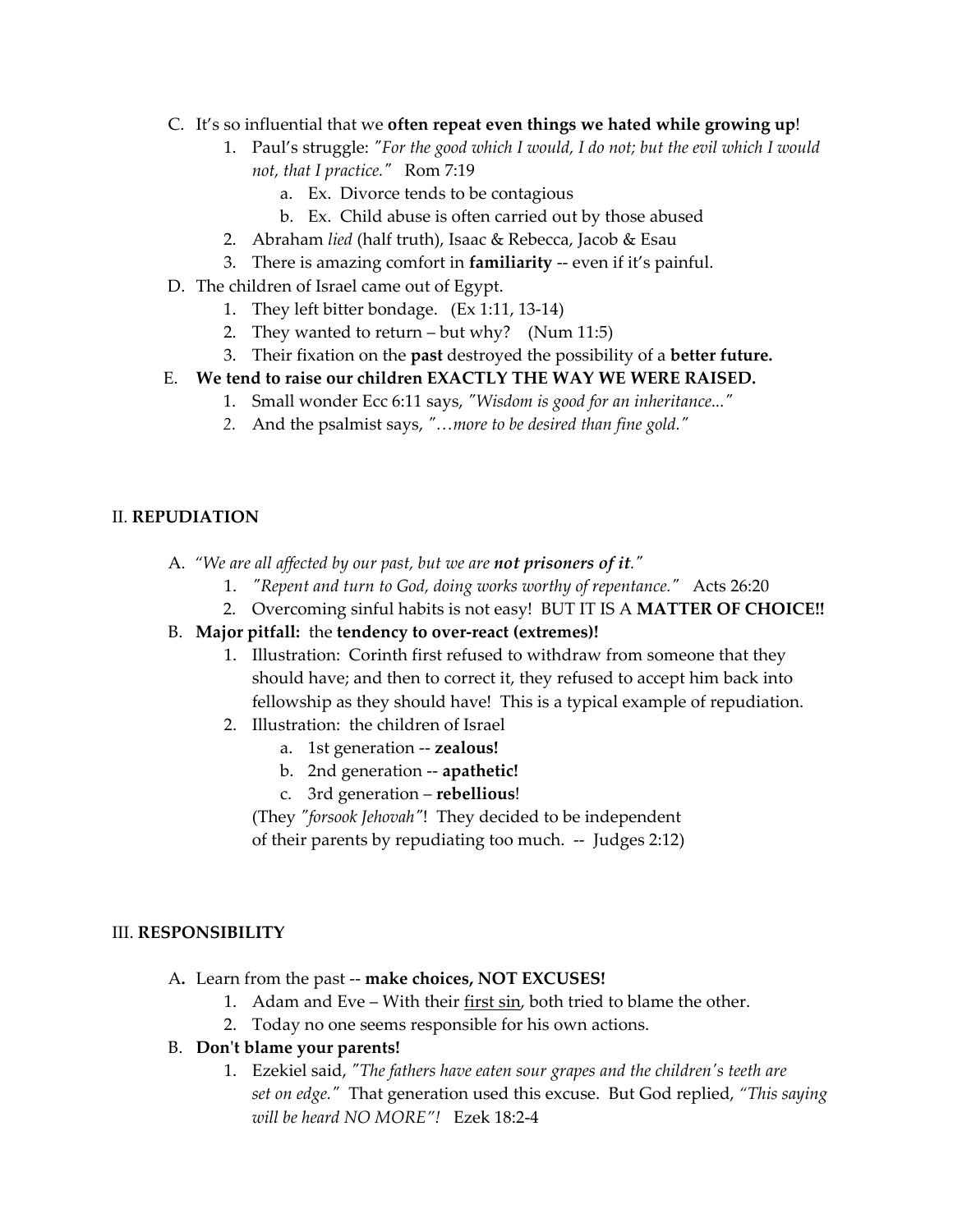- 2. See attached handout ("Don't Blame Your Parents")
- C. What makes a man or woman great? Those who have the courage and character to repudiate bad parenting and make the right choices!
	- 1. Hezekiah's father was a very wicked king.
	- 2. Abraham's father was an idolator.
	- 3. Gideon's father was an idolator.
	- 4. Jephthah's mother was a harlot, yet he became a mighty man. (Judges 11)

#### **CONCLUSION:**

- A. Replicate the good…Repudiate the bad! (II Cor 5:10)
- B. We must all STOP MAKING EXCUSES & BE RESPONSIBLE!
- C. Repent! With GODʹs help, be a Hezekiah, a Gideon, or a Jephthah.
- D. Do the 3-part assignment attached. It is never too late to increase your insight and turn things around.
- E. "Too many of us lose our peace of mind and security by allowing us to be nailed on a cross between two thieves. On the one side is the thief of regrets over the past, and on the other, *fear of the future."* Turn to GOD, receive forgiveness, put regrets behind you, and with His power take your past failures and transform them into present successes!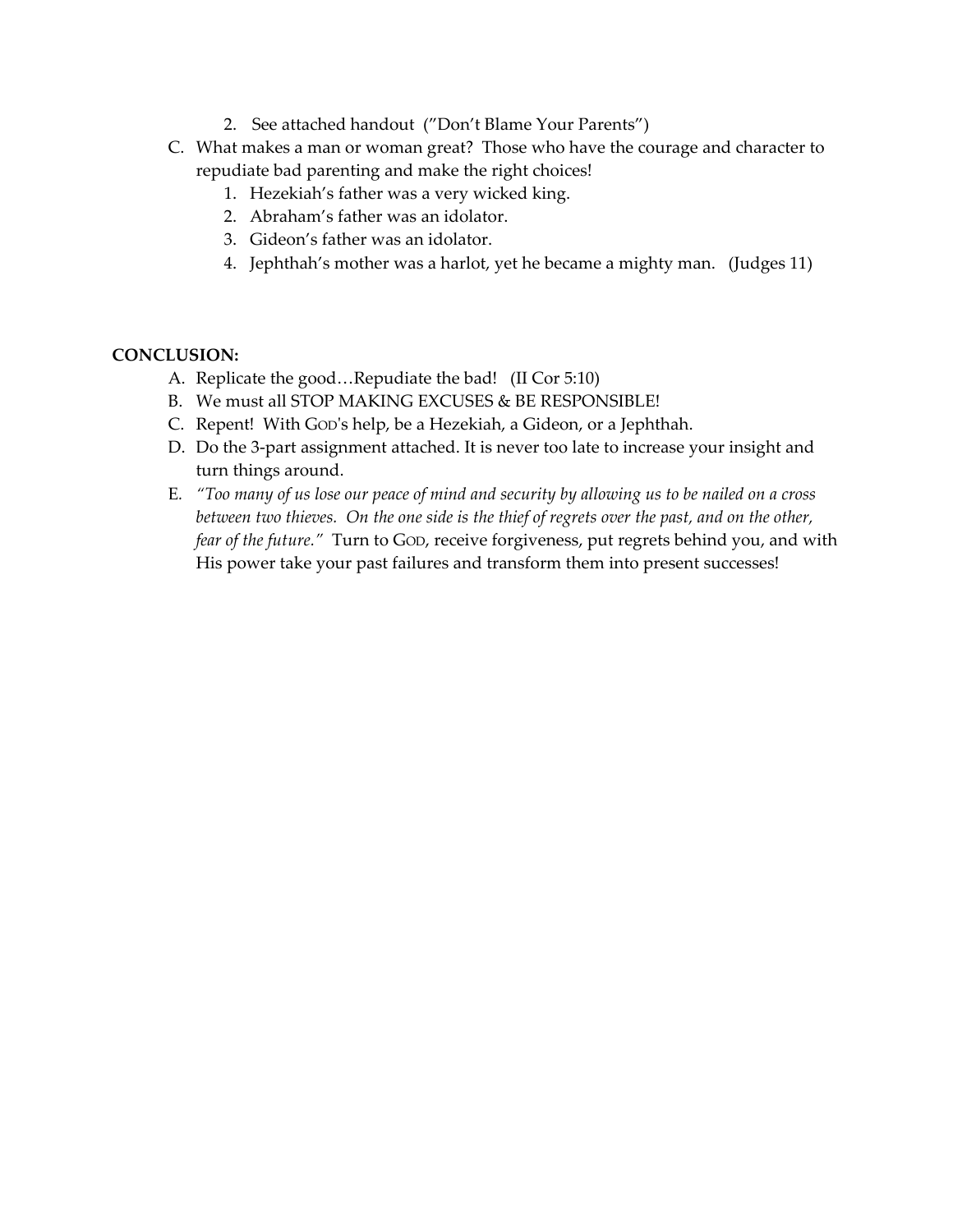# **ASSIGNMENT TO APPLY PRINCIPLES**

### **THREE PARTS:**

Spend some time thinking seriously about these 3 items. Then on a separate sheet of paper write out your answers. Be as specific and thorough as possible.

- I. Think about what things you *liked* about your upbringing and would like to **replicate or repeat.**
- II. Think about and list the things you would like to *repudiate* and **take responsibility to change.**
- III. Discuss how you will avoid the tendency to **over-react and simply go from one extreme to the other.**

This assignment is especially effective when done at a **young age.** I have felt very good about the results achieved when given to 18‐19 year olds who have **only been out of their family of orientation** for a **short while.** They are able to **think clearly about what they would like** in their **new families of outcome before** they begin to **repeat or replicate bad habits.**

However, it is **never too late** to increase one's awareness in this area and with God's help become a **"transition person."** N**egative traits stop by choice** with this type of person and successive generations are spared the **negative consequences** of the bad traits being passed down to their descendants.

**Wouldn't it be wonderful if each generation analyzed its past and decided to improve its family so that every generation got better and better instead of just repeated over and over the mistakes of the past?**

You can be a part of making this happen!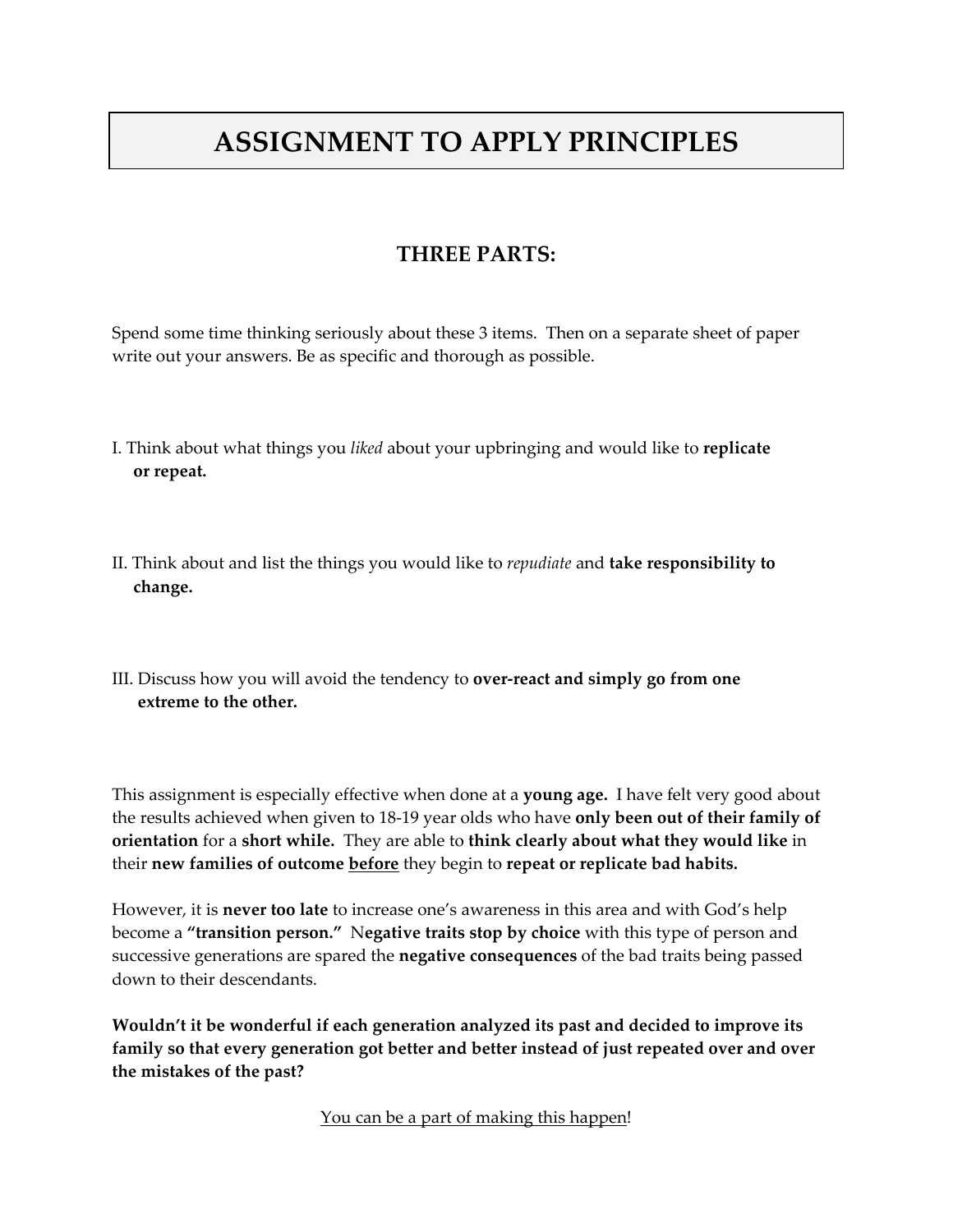### **DONʹT BLAME YOUR PARENTS**

by *Jacob H. Conn, M.D., Assistant Professor of Psychiatry, Johns Hopkins University Medical School.*

 The unsuccessful, the unhappy at various periods in history have blamed their plight on numerous things -- fate, the gods, demons, innate cussedness, or heredity. Today it is the fashion to hold one's parents accountable for every flaw, from plain laziness to mental illness: "I can't save money because my parents never taught me economy." "I'm a hypochondriac because my mother fussed so much about my health when I was little." "In childhood I wasn't permitted to think for myself."

 A woman I know actually blamed her parents for her unattractive appearance. Asked why she didn't wave her hair, powder her nose, or occasionally get a new hat, she answered plaintively, "When I was a child Mother always told me I wasn't good looking." It did not occur to her that as an adult it was up to her, and nobody else, to make the most of her looks.

 The current notion is that little children are emotionally fragile, that you can wreck a childʹs whole future by loving him too little or too much, by teaching him the facts of life too late or too soon, by being too strict or too indulgent. Such half-baked misinterpretations of the importance of the formative years ignore the fact that most human beings are blessed with an inner strength. Actually, the average child is as tough psychologically as he is physically. Just as the body repels germs and viruses, so the mind has similar immunities and resistances to the unwise or unkind doing of parents.

 History is full of examples of men and women who had unhappy childhoods and yet made a success of their lives. John Stuart Mill became a great philosopher and led a harmonious married life despite a father who never praised him, never allowed him to associate with other children, and relentlessly forced him to study night after night. Beethoven's ne'er-do-well father drove and exploited him shamelessly. Florence Nightingale's parents hemmed her in by all the restrictions that went with Victorian gentility and bitterly opposed her going into nursing.

 Ordinary mortals likewise have the capacity to build worthwhile lives despite a past full of psychological handicaps. I do not deny that "parental rejection" or "over-domination" may genuinely handicap some individuals. But a human being is not a machine that once set rolling in the wrong direction is unable to change its course. The essence of maturity or "adjustment" is to make the most of yourself with whatever you have, which includes your physique, your mental endowments, your social opportunities, and your parents.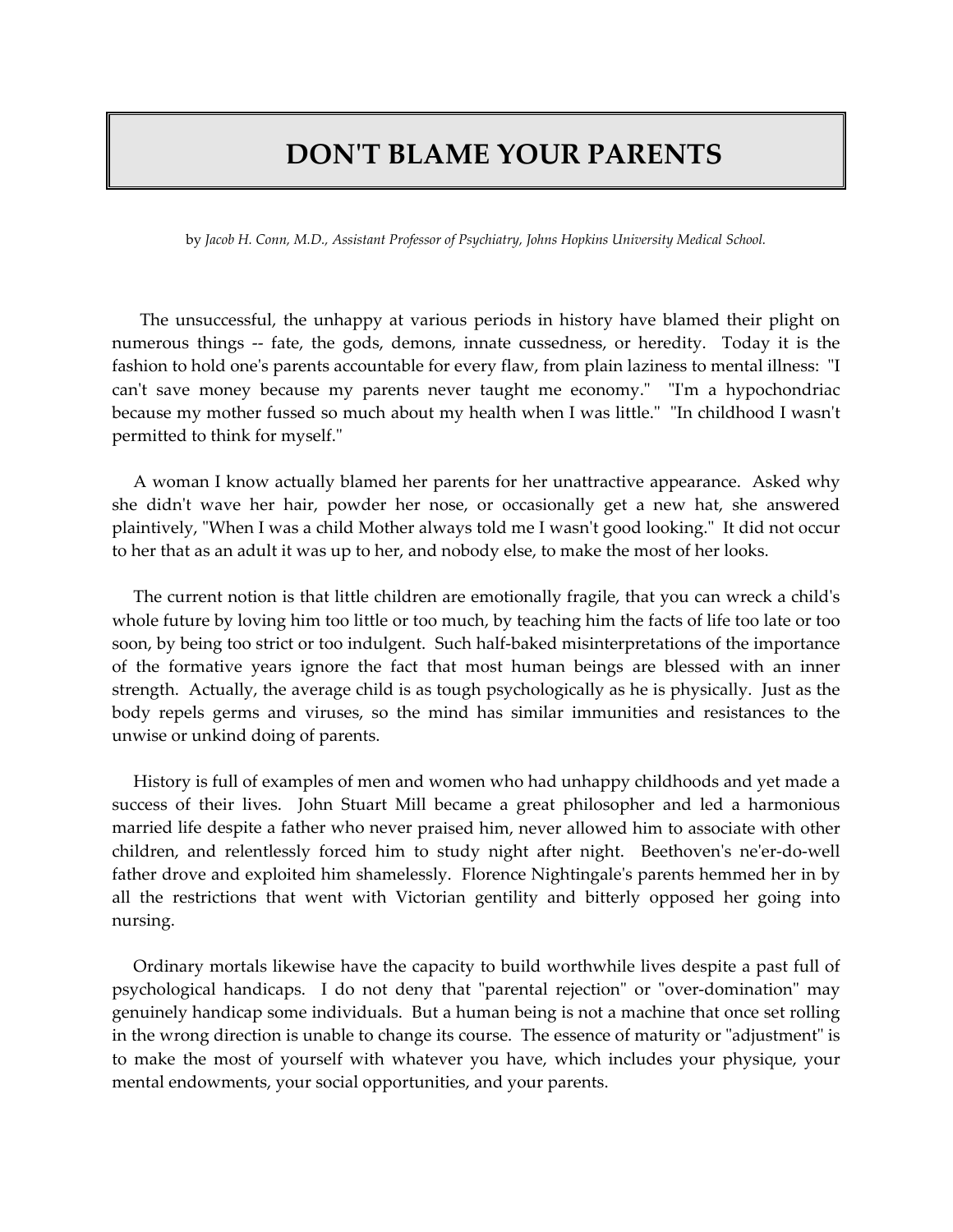Almost daily in my practice I see patients who blame their failure to meet life on their parents instead of on themselves. A fearful, immature spinster wept that she "couldn't leave Mother." Yet her mother told me: "Doctor, I wish to goodness you'd help her, so that she'd go and get married." Nothing tied this woman to her mother's apron strings but knots of her own making.

"No wonder I'm the way I am," a seriously depressed man said to me. "Look!" He pulled from his pocket a yellowed newspaper clipping that told of his parentsʹ double suicide twenty years before. He admitted that he had carried the clipping all those years. The heart of his problem was not the shocking memory but his compulsion to dwell on it.

 Contrary to popular notion, mental illness or neuroticism is not caused by an event but by the way a person reacts to it. A disturbing incident is only the match which sets off the firecracker; it's the gunpowder within the cracker which actually causes the explosion. It is good old‐fashioned character ‐‐ a compound of inherited tendencies and our ability to tolerate disappointments ‐‐ that determines whether we withstand childhood tragedies or whether they down us all our lives.

 If it were true that what happens during childhood fixes us once and for all, everybody would be neurotic. Certain events in childhood are genuinely upsetting, among them weaning and a new baby in the family. But the normal individual outgrows his baby shoes.

 The great majority of normal, healthy‐minded youngsters manage, without special help, to cope matter-of-factly with their parents' antics. Just try to spoil a child who has such innate common sense that he doesn't need or want to be spoiled! Or try to dominate the average threeyear-old. Children who do not have the neurotic need to be dependent will not be dominated. Maybe they react with tantrums. Maybe they argue. Maybe they are sullenly silent. But whatever the technique for maintaining their integrity, "Mom-ism" won't and can't wreck them.

The psychiatrist's job does not consist -- as many of my patients think --of breaking apart a person's past so that he can lay his failings, weaknesses, and peculiarities right at his parents' door. All that a psychiatrist can do is to lead the patient to face the truth about his own wish to be dominated or sheltered or what not, and help him take a stand by himself. Once that point is reached, his past life matters very little. As Dr. Franz Alexander, a distinguished Chicago psychoanalyst put it, "The patient is suffering not so much from memories as from the incapacity to deal with the actual problems of the moment."

 A single experience in adult life can so change human beings that it is sheer nonsense to maintain that their natures were immutably determined years before by what their parents said or did to them. A short illness turned St. Francis of Assisi from a frivolous, extravagant young man into a devout ascetic. Gay young blades marry and become serious and responsible husbands; gadabout young wives turn into settled stay-at-homes after the birth of a baby. The human organism is a going, changing concern, with the motives of the present its propelling force.